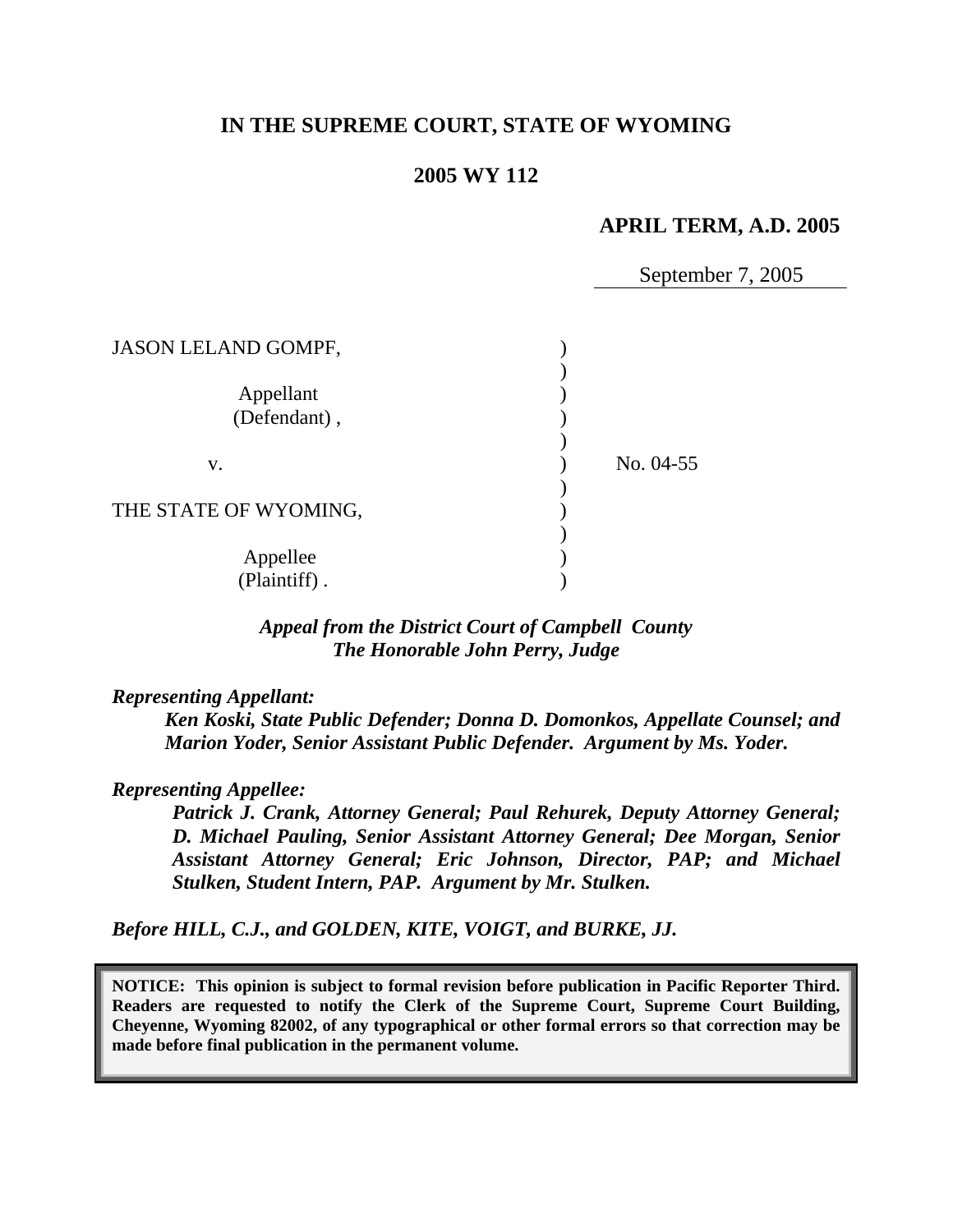KITE, Justice.

[¶1] A jury convicted Jason Gompf of possession of a Schedule I controlled substance, marijuana, with intent to deliver, in violation of Wyo. Stat. Ann. § 35-7-1031(a)(ii) (LexisNexis 2003). Prior to trial, Mr. Gompf filed two motions to suppress the evidence and statements obtained by police during an encounter with him at his place of residence. The district court denied both motions, and Mr. Gompf appeals his conviction claiming the evidence should have been suppressed. Finding no error in the district court's denial of the suppression motions, we affirm Mr. Gompf's conviction.

#### **ISSUES**

[¶2] Mr. Gompf presents the following issues for review:

Issue I

Whether the trial court erred in denying appellant's motion to suppress evidence.

Issue II

Whether the trial court erred in denying appellant's motion to suppress statements.

The State rephrases the issues as follows:

- I. Whether the district court properly denied appellant's motion to suppress the evidence found in his room?
- II. Whether the district court properly denied appellant's motion to suppress the statements he made to law enforcement officers?

#### **FACTS**

[¶3] On March 10, 2003, at approximately 12:16 a.m., Officer Daniel Stroup was dispatched to a Gillette motel to interview David Frazier about a stolen handgun. Mr. Frazier told Officer Stroup that he had stolen a Ruger semi-automatic 9 mm handgun from an individual in Sheridan, Wyoming, and it was in the possession of Herb Morgan who lived at 815 E. 5<sup>th</sup> Street in Gillette. After speaking with Mr. Frazier for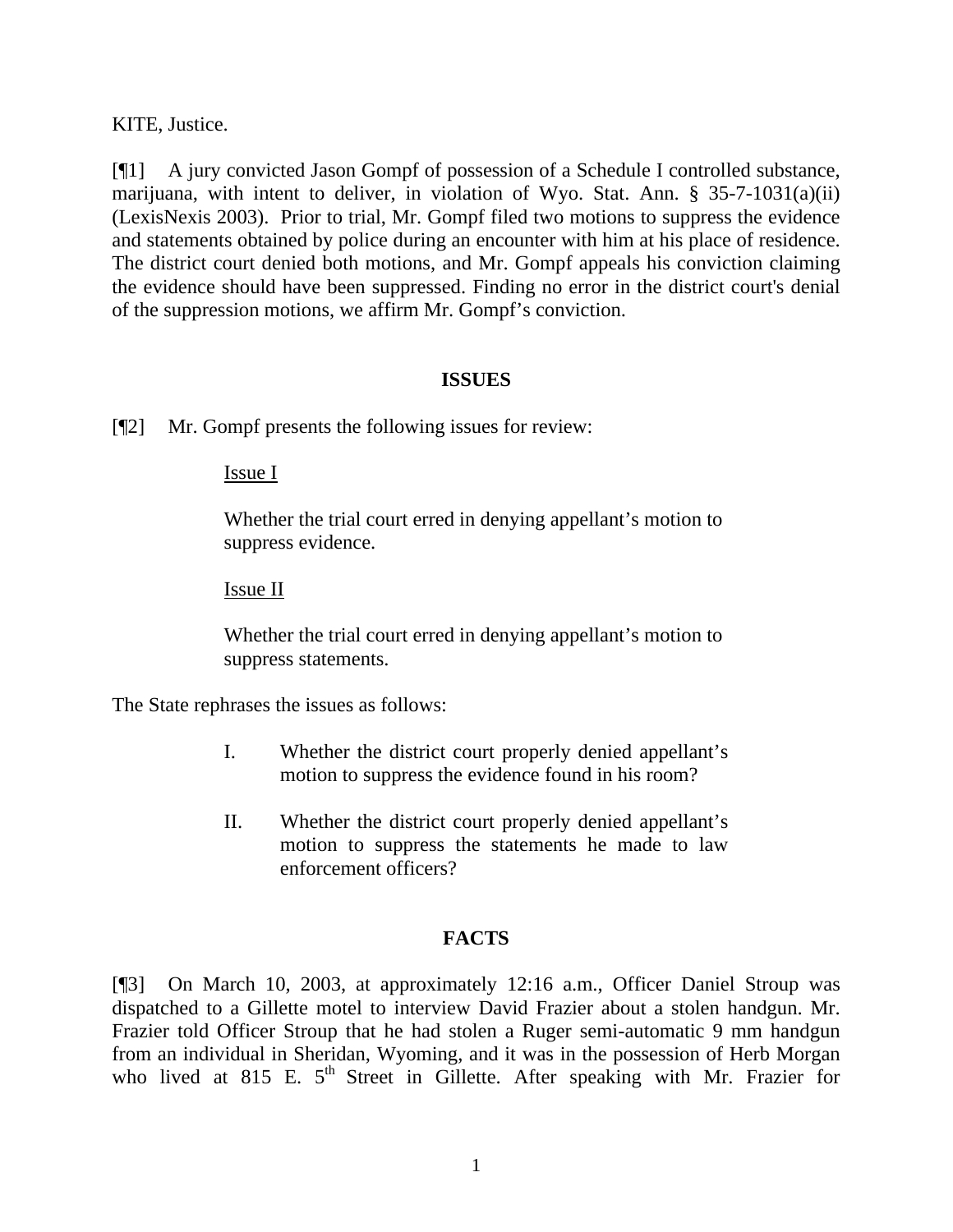approximately 45 minutes, Officer Stroup returned to the police department to "make inquires concerning the handgun."

[¶4] Officer Stroup was unable to confirm any report of a stolen handgun matching Mr. Frazier's description. Nevertheless, shortly after 2:00 a.m., Officer Stroup and three other officers<sup>[1](#page-2-0)</sup> drove to 815 E.  $5<sup>th</sup>$  Street to speak with Mr. Morgan. The home was owned by Peggy VanLitsenborgh, and Mr. Morgan was a tenant in the home. Officer Stroup and Officer Overton knocked on the door after noticing several interior lights were on. Mr. Morgan answered the door and invited the officers inside. The officers explained they had received a report of a stolen handgun and wanted to talk to him about it. Ms. VanLitsenborgh approached and asked everyone to step outside. Officer Stroup and Officer Carter stepped outside with Mr. Morgan while Officer Overton remained in the entryway with Ms. VanLitsenborgh. Officer Stroup continued to question Mr. Morgan outside, and asked whether the stolen handgun was in the house. Mr. Morgan stated that he had received a handgun from Mr. Frazier, and it was in the basement in a safe.

[¶5] The officers and Mr. Morgan re-entered the house and Ms. VanLitsenborgh offered to show the officers where the gun was in the basement. She led the officers downstairs, where the officers smelled burnt marijuana and observed Mr. Gompf and Jamie Nelms sitting in chairs in the family room. Ms. VanLitsenborgh showed the officers a .22 caliber semi-automatic pistol. They informed her the gun did not match Mr. Frazier's description of the stolen handgun, but she denied having any other guns in the house.

[¶6] The officers then asked the group about the smell of burnt marijuana in the air. Ms. VanLitsenborgh responded that she had a personal stash in her bedroom, which she would surrender. Officer Overton indicated he would have to accompany Ms. VanLitsenborgh to her bedroom to retrieve the marijuana, but she responded that she "didn't feel comfortable [having them] in her house without a warrant." In anticipation of needing a warrant, the officers asked everyone to move upstairs, conducted a protective sweep of the basement "to make sure . . . no other individuals [were] hiding," and secured the occupants in the upstairs living room. Officers Stroup and Overton proceeded to the county attorney's office to apply for a search warrant, which was issued "shortly after 4 a.m." The warrant sought marijuana, packing materials, pipes, bongs, related paraphernalia and the stolen Ruger 9-mm handgun and two clips.

[¶7] The officers began the search of the VanLitsenborgh residence at approximately 4:50 a.m. While other officers were searching the basement of the house, Officer Stroup conversed with Mr. Gompf outside on the front porch. Officer Stroup asked about the handgun and then inquired whether there were any drugs in the house. Mr. Gompf informed him that one quarter ounce of marijuana could be found in his bedroom.

<span id="page-2-0"></span> $\frac{1}{1}$ <sup>1</sup> The other officers were Officer Tracy Overton, Corporal Kevin McGrath, and Officer Doug Carter.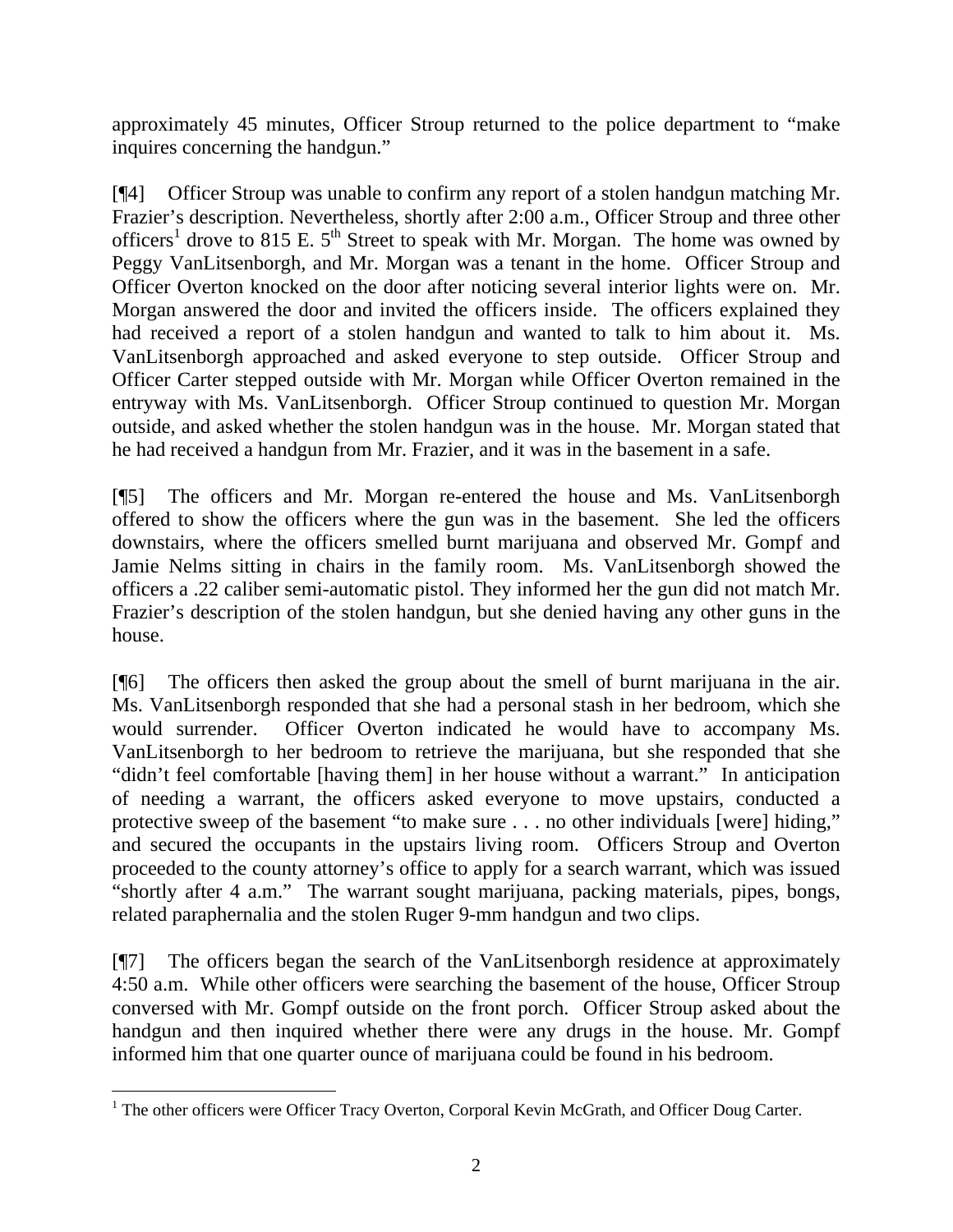[ $[$ [8] During the search, the officers discovered marijuana, pay-owe sheets,  $^2$  $^2$  a scale, a live marijuana plant, and paraphernalia in Mr. Gompf's bedroom. Corporal McGrath told Mr. Gompf about the items they found in his bedroom and asked him if he was a drug dealer. Mr. Gompf initially denied selling drugs, claiming they were only for his personal use. He subsequently admitted he sold drugs to his friends.

[¶9] The discovery of the drugs and paraphernalia caused the officers to apply for a second warrant to further search the residence, Mr. Gompf's car, and all persons in the house. The second warrant was issued at 8:45 a.m. When the officers returned to the scene with the second warrant, Detective Paige Wells and day shift personnel arrived. Detective Wells was briefed on the situation, surveyed the evidence found up to that point, and interviewed those present, including Mr. Gompf, individually in an upstairs bedroom. At the suppression hearing, Detective Wells testified that, before beginning her interview of Mr. Gompf, she informed him of his constitutional rights in accordance with *Miranda v. Arizona,* 384 U.S. 436, 86 S.Ct. 1602, 16 L. Ed. 2d 694 (1966), but she admitted that she recited the rights without the aid of a *Miranda* card. According to Detective Wells, Mr. Gompf indicated he understood his rights. However, Mr. Gompf denied receiving any *Miranda* warnings.

[¶10] Detective Wells testified that she then asked Mr. Gompf a series of questions and learned he had lived at the residence for about one year. Mr. Gompf admitted that the marijuana, including the plant, and the pay-owe sheets belonged to him. Nevertheless, he denied selling marijuana, claiming he used it himself and "gave" it to his friends. Mr. Gompf refused to provide Detective Wells with any of his friends' names. The interview lasted approximately 15 minutes, after which Detective Wells arrested Mr. Gompf and transported him to the Campbell County Detention Center.

[¶11] Mr. Gompf was charged with possession of a Schedule I controlled substance with intent to deliver, in violation of § 35-7-1031(a)(ii) and entered a plea of not guilty. Prior to trial, Mr. Gompf filed a motion to suppress all evidence obtained during the searches. Mr. Gompf's motion included three bases for suppression: 1) the officers did not have "reasonable cause" to come to his home in the middle of the night; 2) the warrants were invalid because they did not include the affidavits for the search warrants; and 3) the officers improperly executed the second warrant at 4:50 a.m. when it required execution during daytime hours. At the suppression hearing, Mr. Gompf withdrew the third basis for his motion and limited his argument to the first two issues. At the conclusion of the hearing, the district court orally denied the motion to suppress the searches "based on the testimony … and the examination of the warrants."

<span id="page-3-0"></span> $\frac{1}{2}$  $2$  Pay-owe sheets record names of marijuana buyers and how much they owe their dealer.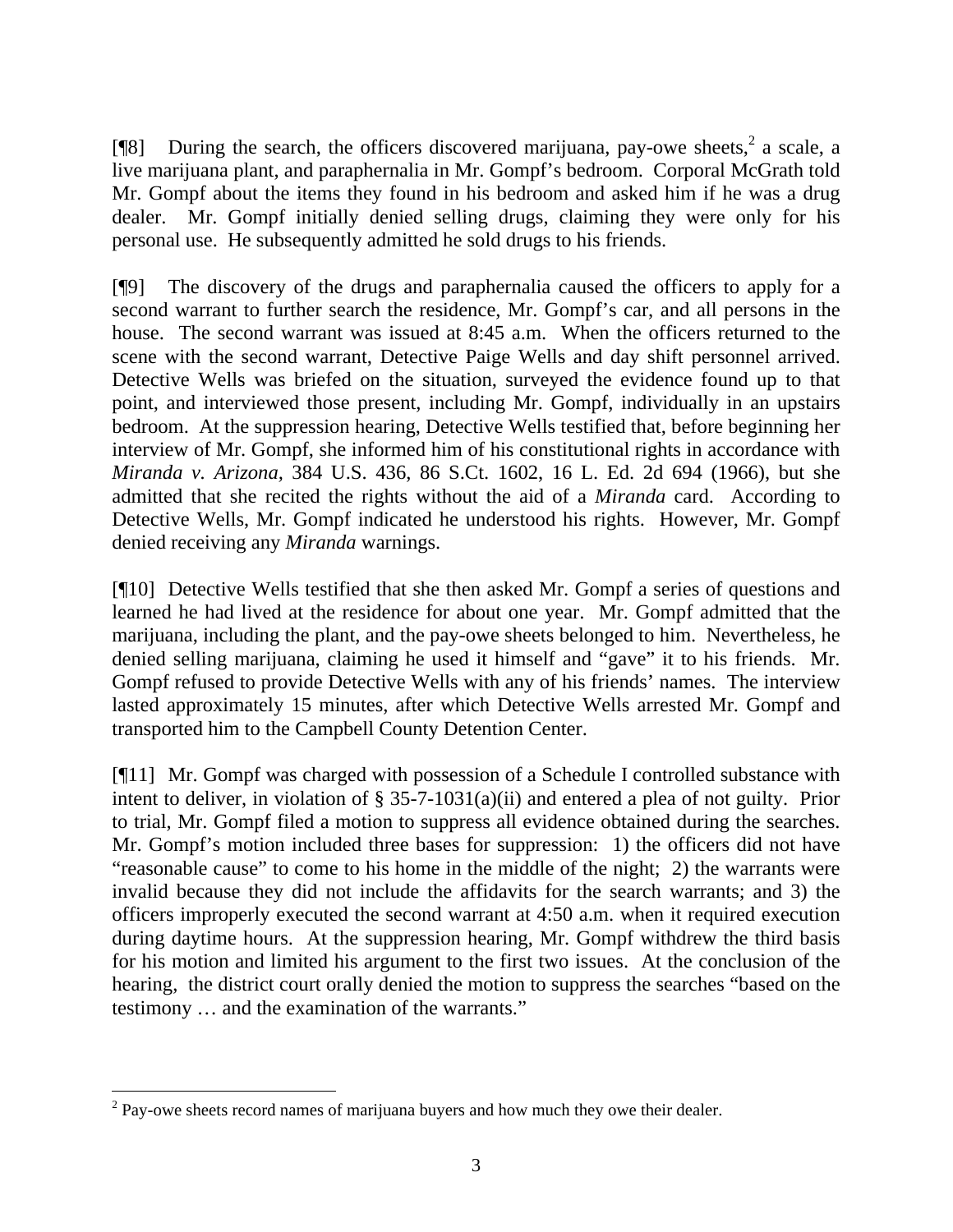[¶12] Mr. Gompf filed a second motion, seeking suppression of the statements he made while he was "detained by or in the custody of Gillette Police Department officers on March 11, 2003, at 815 E.  $5<sup>th</sup>$  St., Gillette, Wyoming," as well as all evidence obtained as the fruit of his statements. The district court held a hearing and, subsequently, denied that motion as well.

[¶13] A jury found Mr. Gompf guilty of possession of marijuana with intent to deliver, and the district court sentenced him to three to five years in the Wyoming State Penitentiary and fined him \$10,000. The court suspended the sentence of incarceration and \$5,000.00 of the fine and instead ordered him to spend one year in the Campbell County Detention Center followed by six years of probation. This appeal followed.

### **STANDARD OF REVIEW**

[¶14] We review a district court's legal ruling on a motion to suppress evidence *de novo,*  giving deference to the trial court's findings of fact, unless they are clearly erroneous. *Hannon v. State,* 2004 WY 8, ¶12, 84 P.3d 320, 328 (Wyo. 2004); *Gunn v. State,* 2003 WY 24, 15, 64 P.3d 716, 719 (Wyo. 2003). This Court considers the evidence in the light most favorable to the district court's decision because that court is in the best position to "assess the witnesses' credibility and make the necessary inferences, deductions, and conclusions therefrom." *Meek v. State,* 2002 WY 1, ¶8, 37 P.3d 1279, 1282 (Wyo. 2002) (citation omitted). The constitutionality of a particular search or seizure is a question of law which we review *de novo*. *Id.*

# **DISCUSSION**

# **A.** *First Motion to Suppress*

[¶15] Mr. Gompf contends that the trial court erred in denying his motion to suppress the evidence obtained during the searches of his residence. Mr. Gompf presents a multifaceted argument, claiming that the searches violated his Fourth Amendment rights. He asserts the officers had no right to come to the house unexpectedly to inquire about the stolen gun; the officers exceeded the scope of the occupants' consent when they entered the basement; Ms. VanLitsenborgh lacked the authority to consent to the search of Mr. Gompf's bedroom; and no exigent circumstances existed to search the residence. With the exception of his first contention – the officers did not have "reasonable cause" to come to his house to question him – these arguments are raised for the first time on appeal.

[¶16] In general, a criminal defendant may not raise an argument for the first time on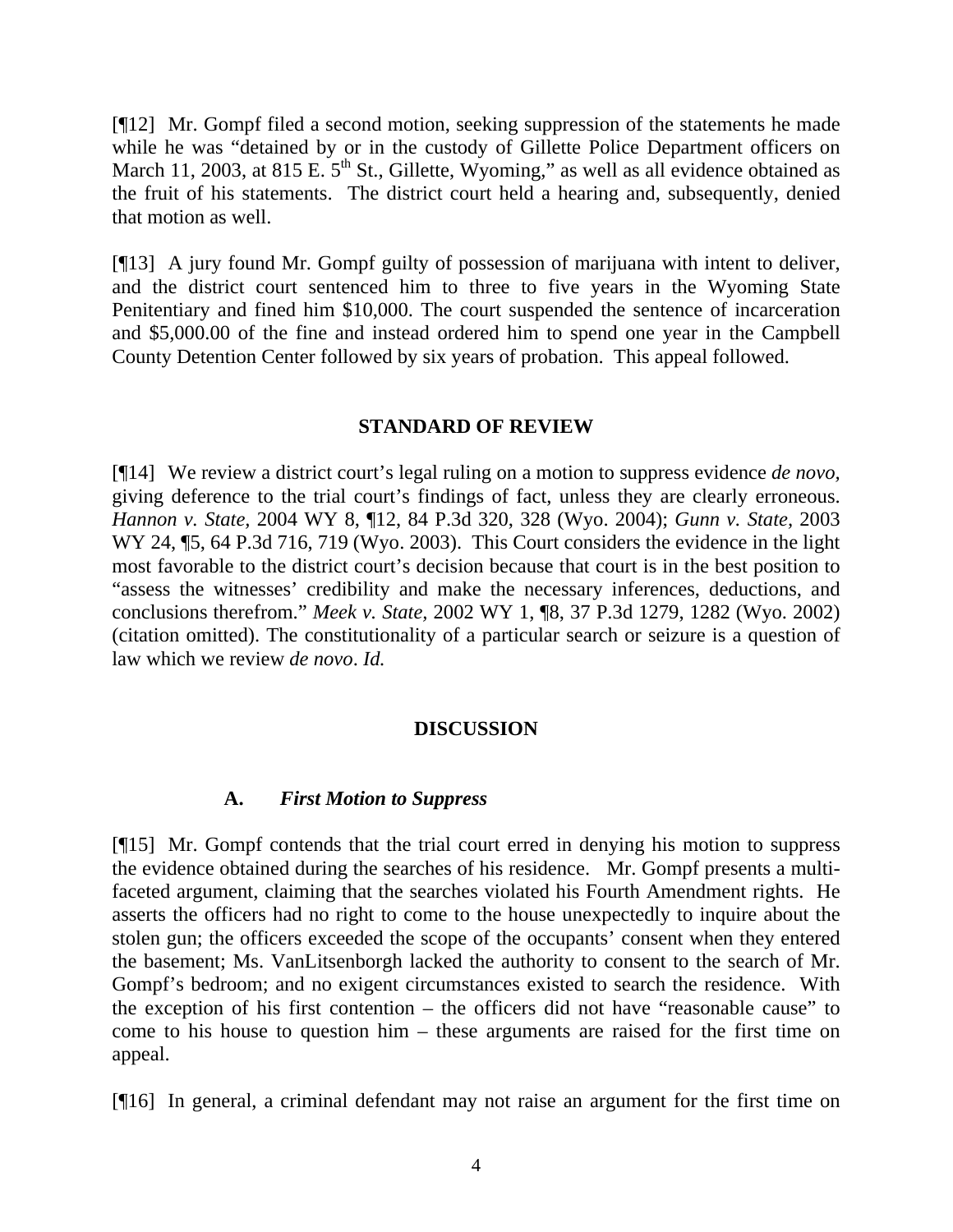appeal. *Hughes v. State,* 2003 WY 35, ¶19, 65 P.3d 378, 384 (Wyo. 2003); *[Meerscheidt](http://www.westlaw.com/Find/Default.wl?rs=dfa1.0&vr=2.0&DB=661&FindType=Y&ReferencePositionType=S&SerialNum=1997028761&ReferencePosition=225) [v. State,](http://www.westlaw.com/Find/Default.wl?rs=dfa1.0&vr=2.0&DB=661&FindType=Y&ReferencePositionType=S&SerialNum=1997028761&ReferencePosition=225)* [931 P.2d 220, 225 \(Wyo. 1997\)](http://www.westlaw.com/Find/Default.wl?rs=dfa1.0&vr=2.0&DB=661&FindType=Y&ReferencePositionType=S&SerialNum=1997028761&ReferencePosition=225) (citing *[Kennedy v. State,](http://www.westlaw.com/Find/Default.wl?rs=dfa1.0&vr=2.0&DB=661&FindType=Y&ReferencePositionType=S&SerialNum=1995048322&ReferencePosition=38)* [890 P.2d 37, 38 \(Wyo.](http://www.westlaw.com/Find/Default.wl?rs=dfa1.0&vr=2.0&DB=661&FindType=Y&ReferencePositionType=S&SerialNum=1995048322&ReferencePosition=38) [1995\)](http://www.westlaw.com/Find/Default.wl?rs=dfa1.0&vr=2.0&DB=661&FindType=Y&ReferencePositionType=S&SerialNum=1995048322&ReferencePosition=38)). "Our rule is that in the absence of fundamental error affecting a substantial right of the appellant an issue raised for the first time on appeal will not be considered." *Belden v. State,* 2003 WY 89, ¶55, 73 P.3d 1041, 1090 (Wyo. 2003), quoting, *[Davis v.](http://www.westlaw.com/Find/Default.wl?rs=dfa1.0&vr=2.0&DB=661&FindType=Y&ReferencePositionType=S&SerialNum=1993175781&ReferencePosition=94)  [State,](http://www.westlaw.com/Find/Default.wl?rs=dfa1.0&vr=2.0&DB=661&FindType=Y&ReferencePositionType=S&SerialNum=1993175781&ReferencePosition=94)* [859 P.2d 89, 94 \(Wyo. 1993\)](http://www.westlaw.com/Find/Default.wl?rs=dfa1.0&vr=2.0&DB=661&FindType=Y&ReferencePositionType=S&SerialNum=1993175781&ReferencePosition=94). Violation of a defendant's Fourth Amendment protections would, of course, amount to fundamental error.

[¶17] The Fourth Amendment to the United States Constitution protects citizens against unreasonable searches and seizures. It provides:

> The right of the people to be secure in their persons, houses, papers, and effects, against unreasonable searches and seizures, shall not be violated, and no Warrants shall issue, but upon probable cause, supported by Oath or affirmation, and particularly describing the place to be searched, and the persons or things to be seized.

"It is axiomatic that the 'physical entry of the home is the chief evil against which the wording of the Fourth Amendment is directed.'" *State v. Straub,* 749 N.E.2d 593, 597 (Ind. Ct. App. 2001) (quoting *United States v. United States District Court,* 407 U.S. 297, 313, 92 S.Ct. 2125, 32 L.Ed. 2d. 752 (1972)). "[A] home is entitled to special dignity and special sanctity and . . . the proper way to search a home is to obtain a search warrant." *Brown v. State,* 738 P.2d 1092, 1094 (Wyo. 1987). Thus, searches and seizures inside a home without a warrant are presumptively unreasonable, but there are a few "well-delineated exceptions to the warrant requirement." *Vassar v. State*, 2004 WY 125, **¶**19**,** 99 P.3d 987, 995 (Wyo. 2004). Consent and the existence of exigent circumstances are two of the exceptions to the warrant requirement. *Pena v. State,* 2004 WY 115, ¶29, 98 P.3d 857, 870 (Wyo. 2004); *Meadows v. State,* 2003 WY 37, ¶24, 65 P.3d 33, 40 (Wyo. 2003).

[¶18] The appellant has the burden of establishing plain error when the claim is not raised in the district court. *Belden,* ¶55. Plain error is: "[t]he violation of a clear and unequivocal rule of law, clearly reflected in the record, resulting in the abridgment of [a](http://www.westlaw.com/Find/Default.wl?rs=dfa1.0&vr=2.0&DB=661&FindType=Y&ReferencePositionType=S&SerialNum=1997116373&ReferencePosition=232)  substantial right of the party to his material prejudice." *Id*. See also, *[Arevalo v. State,](http://www.westlaw.com/Find/Default.wl?rs=dfa1.0&vr=2.0&DB=661&FindType=Y&ReferencePositionType=S&SerialNum=1997116373&ReferencePosition=232)* [939 P.2d 228, 232 \(Wyo. 1997\).](http://www.westlaw.com/Find/Default.wl?rs=dfa1.0&vr=2.0&DB=661&FindType=Y&ReferencePositionType=S&SerialNum=1997116373&ReferencePosition=232)

[¶19] The limited record in the instant case does not support the Fourth Amendment claims Mr. Gompf raises for the first time on appeal. Ms. VanLitsenborgh clearly had the authority to consent to the officers entering her home, and there is no question that she invited the officers to follow her to the basement to retrieve the handgun. The area Ms. VanLitsenborgh led the officers to in the basement was a family room which was used as a common area by the occupants of the house and their guests. In fact, Mr. Gompf and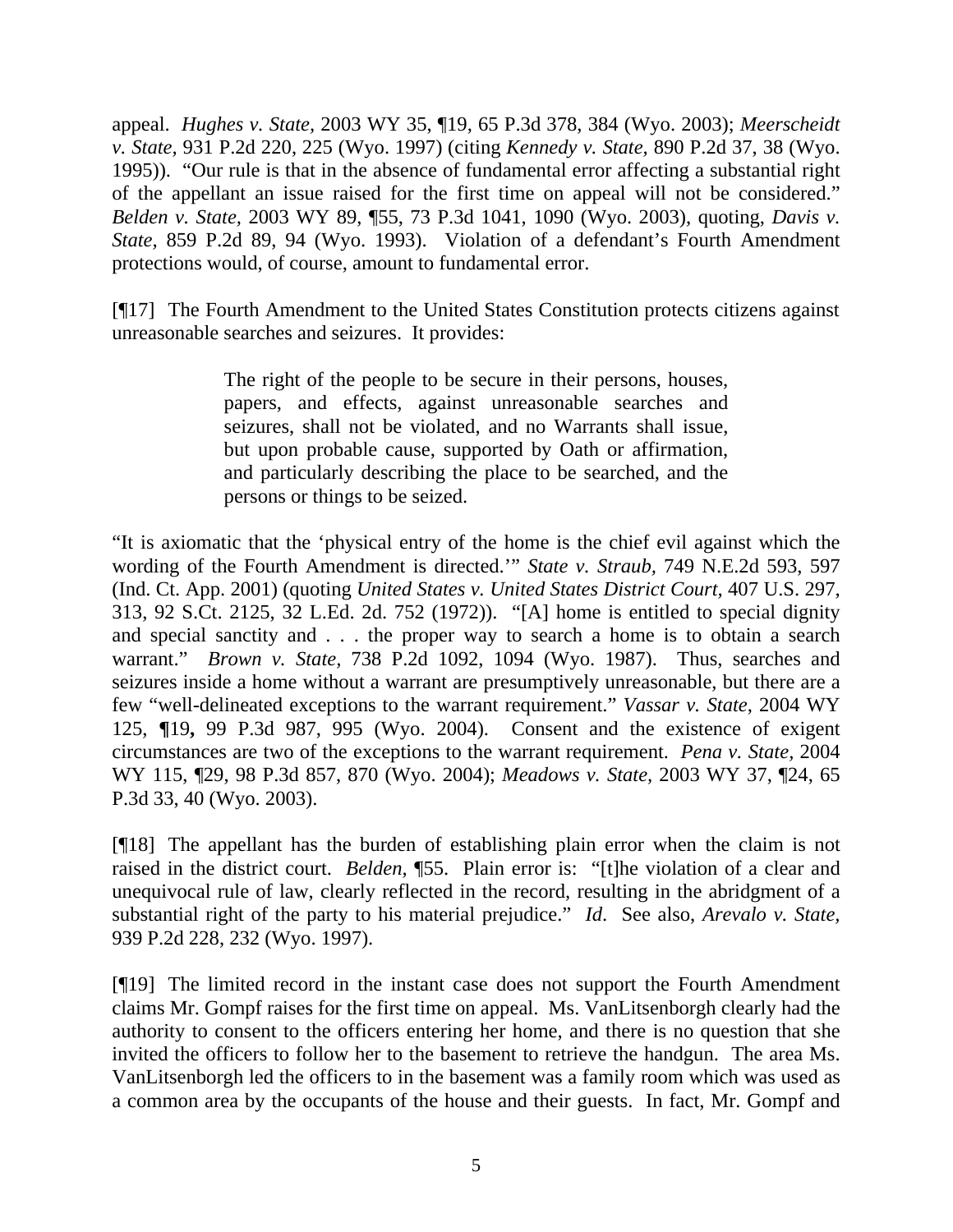another person were sitting in the area when the officers entered.

[¶20] Once the officers were lawfully in the basement common area, they smelled burnt marijuana. At this point, the officers had probable cause to justify issuance of the search warrant. Indeed, Mr. Gompf does not claim that the officers lacked probable cause to procure the search warrant. It was pursuant to this warrant that the officers eventually searched Mr. Gompf's bedroom and discovered the drug evidence.<sup>[3](#page-6-0)</sup> Thus, Mr. Gompf's arguments that Ms. VanLitsenborgh did not have the authority to consent to the search of his bedroom or that exigent circumstances did not exist to justify the search of his bedroom are not valid or even relevant under the facts of this case. Because the search was authorized by the warrant, it is unnecessary to consider any exceptions to the warrant requirement. Mr. Gompf obviously cannot establish plain error on the record presented here; consequently, we decline to further consider the issues Mr. Gompf raises for the first time on appeal.

[¶21] We turn now to Mr. Gompf's argument that the district court erred by failing to suppress the evidence because the officers had no right to approach the house in the first instance. Our resolution of this issue revolves around the police officers' initial encounter with the occupants of the residence. Mr. Gompf claims the officers conducted a warrantless "search" of the residence in violation of the Fourth Amendment merely by knocking on the door and asking about the handgun. The State contends the initial encounter, commonly known as a "knock and talk," did not violate the Fourth Amendment.

[¶22] A "knock and talk" investigation "involves officers knocking on the door of a house, identifying themselves as officers, asking to talk to the occupant about a criminal complaint, and eventually requesting permission to search the house." *Hayes v. State,*  794 N.E.2d 492, 496 (Ind. Ct. App. 2003). The phrase "knock and talk" was apparently first used by an Oregon appellate court in *State v. Land,* 806 P.2d 1156 (Or. Ct. App. 1991). See generally Swingle & Zoellner, *"Knock and talk" consent searches: If called by a panther, don't anther*, 55 J Mo B 25 (1999). Since then, the use of this new shorthand description for a long-established police investigative technique has become commonplace across the country. *Id.* Nevertheless, this is apparently the first opportunity for the Wyoming Supreme Court to directly consider the "knock and talk" procedure.

[¶23] The prevailing rule is that, absent a clear expression by the owner to the contrary, police officers are permitted to approach a dwelling and seek permission to question an occupant in the course of their official business. See *Scott v. State*, 67 S.W.3d 567, 575

<span id="page-6-0"></span> $\frac{1}{3}$  $3$  Mr. Gompf's appellate brief suggests that the officers discovered the drug evidence in Mr. Gompf's bedroom prior to securing the warrant. The State strongly disagrees with Mr. Gompf's reading of the record. Considering the record in the light most favorable to the district court's decision, we must agree with the State and conclude Mr. Gompf's assertion is not supported by the record.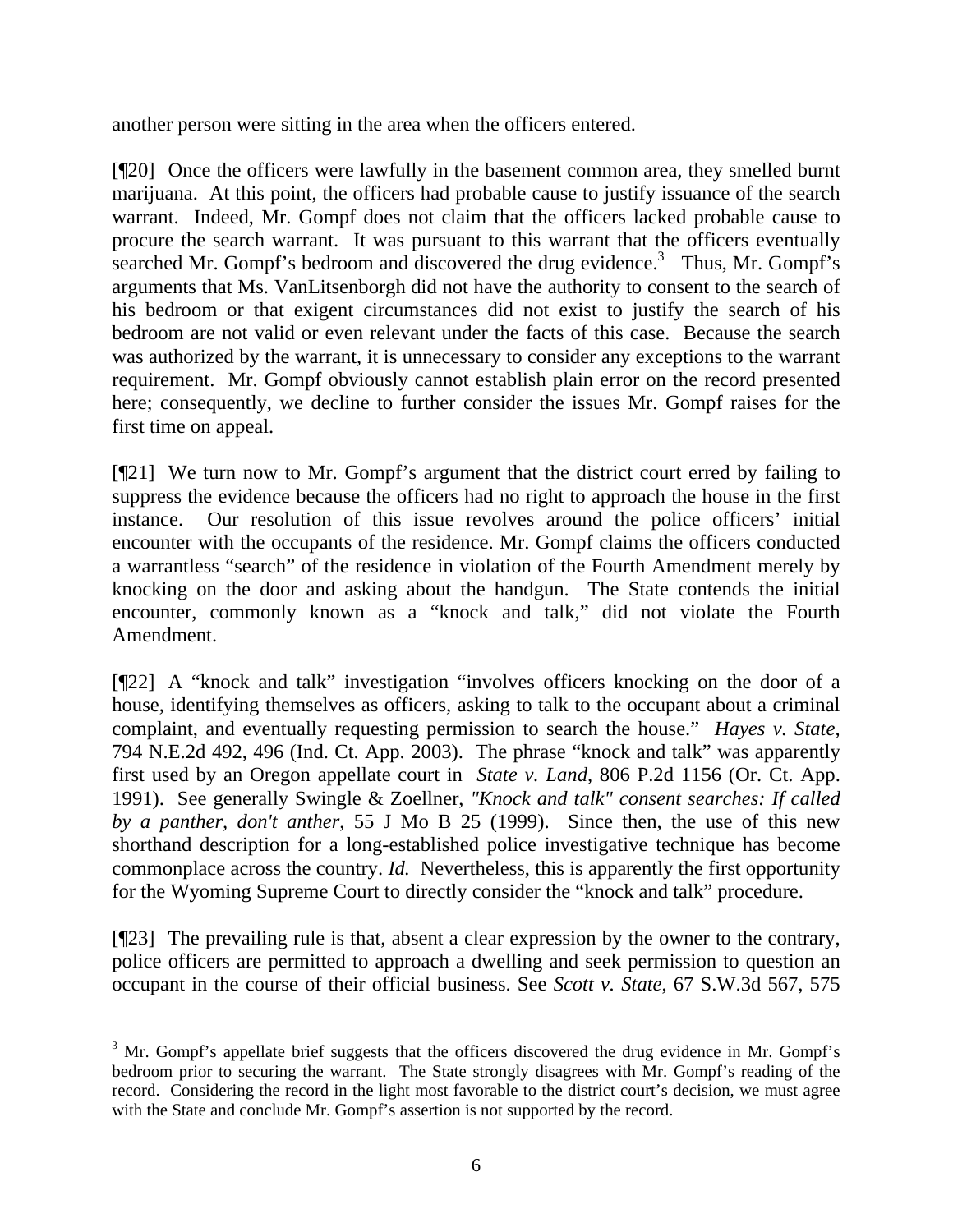(Ark. 2002); see also *United States v. Johnson*, 170 F.3d 708, 720 (7th Cir. 1999); *United States. v. Jones*, 239 F.3d 716, 720 (5th Cir. 2001); *Scott v. State*, 782 A.2d 862, 872-73 (Md. Ct. App. 2001); *People v. Frohriep*, 637 N.W.2d 562, 566 (Mich. Ct. App. 2001) *Rogers v. Pendleton*, 249 F.3d 279 (4th Cir. 2001). There is no requirement that law enforcement have probable cause or reasonable suspicion before they may approach a home and ask for permission to enter. Swingle & Zoellner, *"Knock and talk" supra,* 26. When police utilize a "knock and talk" procedure, whether as a spur of the moment response to an anonymous tip or the final culmination of a long but successful effort to develop probable cause for a search warrant, they are merely asking for permission to search a person's home, recognizing and risking that a refusal would not only alert the suspect that he is being watched but would quite likely leave the police empty handed. Swingle & Zoellner, *"Knock and talk" supra,* 25.

[¶24] Thus, at the heart of the "knock and talk" procedure lies consent, which has long been recognized as one of the many exceptions to the search warrant requirement. *See Schneckloth v. Bustamonte,* 412 U.S. 218, 93 S.Ct. 2041, 36 L.Ed.2d 854 (1973).

> Consent searches are part of the standard investigatory techniques of law enforcement agencies. They normally occur on the highway, or in a person's home or office, and under informal and unstructured conditions. The circumstances that prompt the initial request to search may develop quickly or be a logical extension of investigative police questioning.

*Id.* at 231-232.

[¶25] With this discussion in mind, we proceed to apply this law to the instant facts. There can be little doubt that the officer's presence at Ms. VanLitsenborgh's house at 2:00 a.m. was unexpected and surprising. However, there is no evidence that she or her tenants clearly indicated to law enforcement that they were not welcome to approach the front door of the residence. Furthermore, there is no evidence that the officers acted in a manner which would communicate to a reasonable person that he could not refuse their requests. The officers did not brandish their weapons, raise their voices or command the residents to let them into the house. Rather, the record clearly shows the opposite occurred. The lights were on in the house and the officers, therefore, assumed people were awake inside. In addition, the officers did not believe that the gun had been stolen by any of the residents of the home, and, initially, they were not there to investigate any wrongdoing by the occupants of the home. Considering the totality of the circumstances, we hold that no illegal search occurred as a result of the "knock and talk" investigation in this case.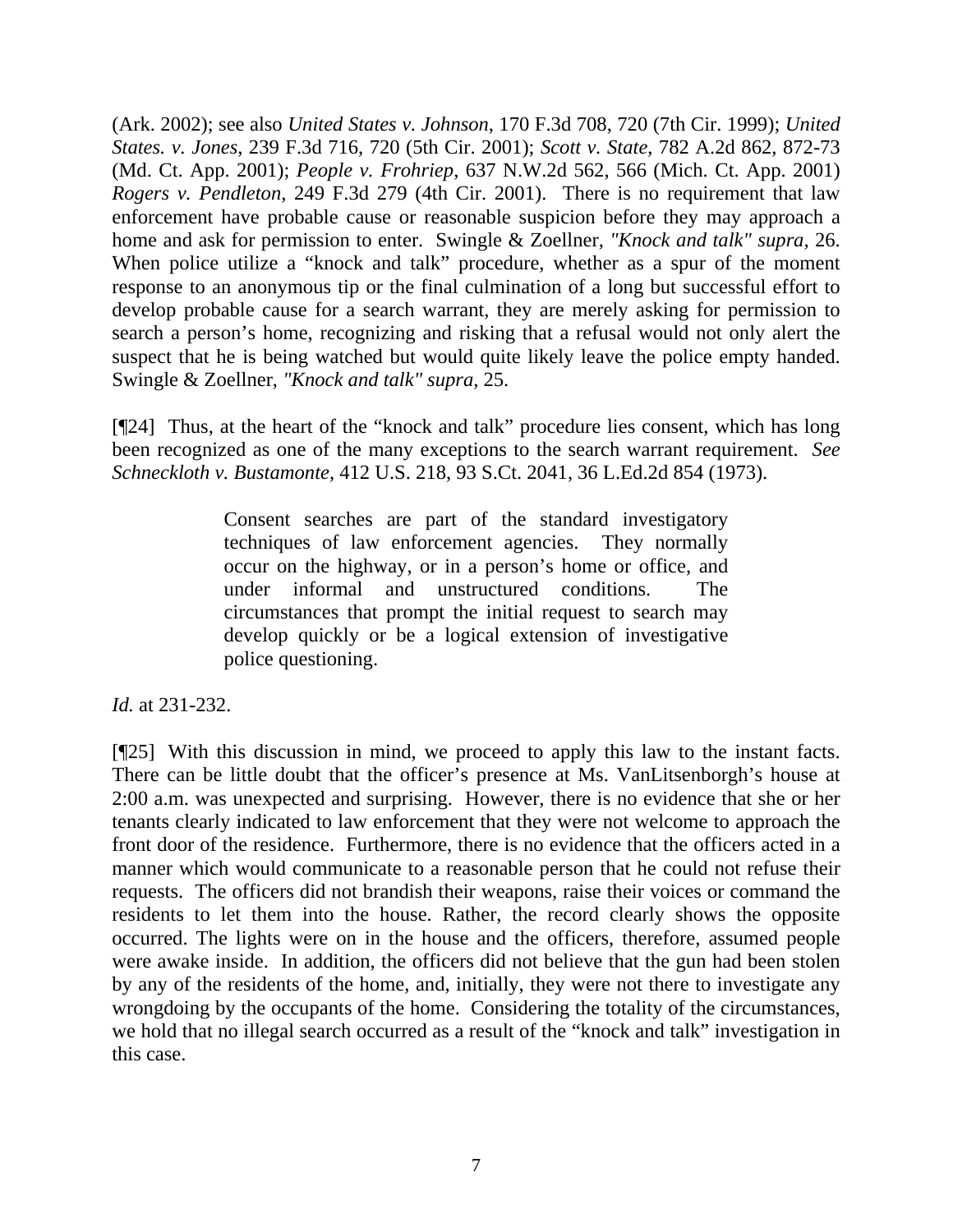[¶26] Mr. Gompf also contends the entire exchange between the police and the occupants of the house was tainted because an unreliable tip from Mr. Frazier directed the officers to the residence in the first place. Mr. Gompf's argument ignores the fact that the officers were not required to have probable cause or even a reasonable suspicion of illegal activity to approach the front door and ask for permission to enter. In the context of the "knock and talk" procedure, the officers were not relying on the informant's tip to procure a warrant or to seize anyone; rather, they were merely investigating evidence of a possible crime, in this case the theft of a handgun. This is not unusual or illegal behavior by law enforcement. *See for example United States v. Bernitt*, 392 F.3d 873 (7<sup>th</sup> Cir. 2004)(acting on an informant's tip that marijuana plants were growing alongside Bernitt's home, [police officers] went to do a "knock and talk" investigation the purpose of which was to gather more information); *United States v. Miller*, 104 Fed. Appx. 591 (8<sup>th</sup> Cir. 2004) (an unidentified caller reported suspected drug dealing and subsequent "knock and talk" to further investigate); *United States v. Carter*, 360 F.3d 1235 (10<sup>th</sup> Cir. 2004) (investigation of a tip regarding possible drug use and stolen property involved officers observing lights on inside the house and knocking on the door to talk). Accordingly, the fact that the officers relied on a possibly unreliable tip is irrelevant to our analysis and did not undermine the officers' right to approach the residence and ask for permission to enter.

# *B. Second Motion to Suppress*

[¶27] In Mr. Gompf's second issue, he claims the district court erred in denying his motion to suppress the statements he made to law enforcement prior to his arrest and the evidence obtained as a result of those statements. He argues his statements to Officer Stroup and Corporal McGrath were taken while he was in custody and the officers violated his constitutional rights by failing to provide a proper warning pursuant to *Miranda*. Mr. Gompf also claims that the district court should have suppressed his statement to Detective Wells because she did not provide an adequate *Miranda* warning and his statement was not voluntary.

[¶28] On the night of March 10, 2003, the police officers first encountered Mr. Gompf in the basement of Ms. VanLitsenborgh's house. The occupants of the house were subsequently asked to move to the upstairs living room while the officers secured a warrant, thereby ensuring that evidence in the house remained intact.

[¶29] The first instance of questioning took place when Officer Stroup asked Mr. Gompf to come outside onto the porch while the first warrant was being executed. First, he asked Mr. Gompf "about the possibility of . . . there being a gun in the house," and about "the possibility of finding any narcotics." Mr. Gompf replied that there might be a gun in the house, and that approximately one-quarter ounce of marijuana could be found in his bedroom. Officer Stroup further testified that he asked Mr. Gompf "a couple more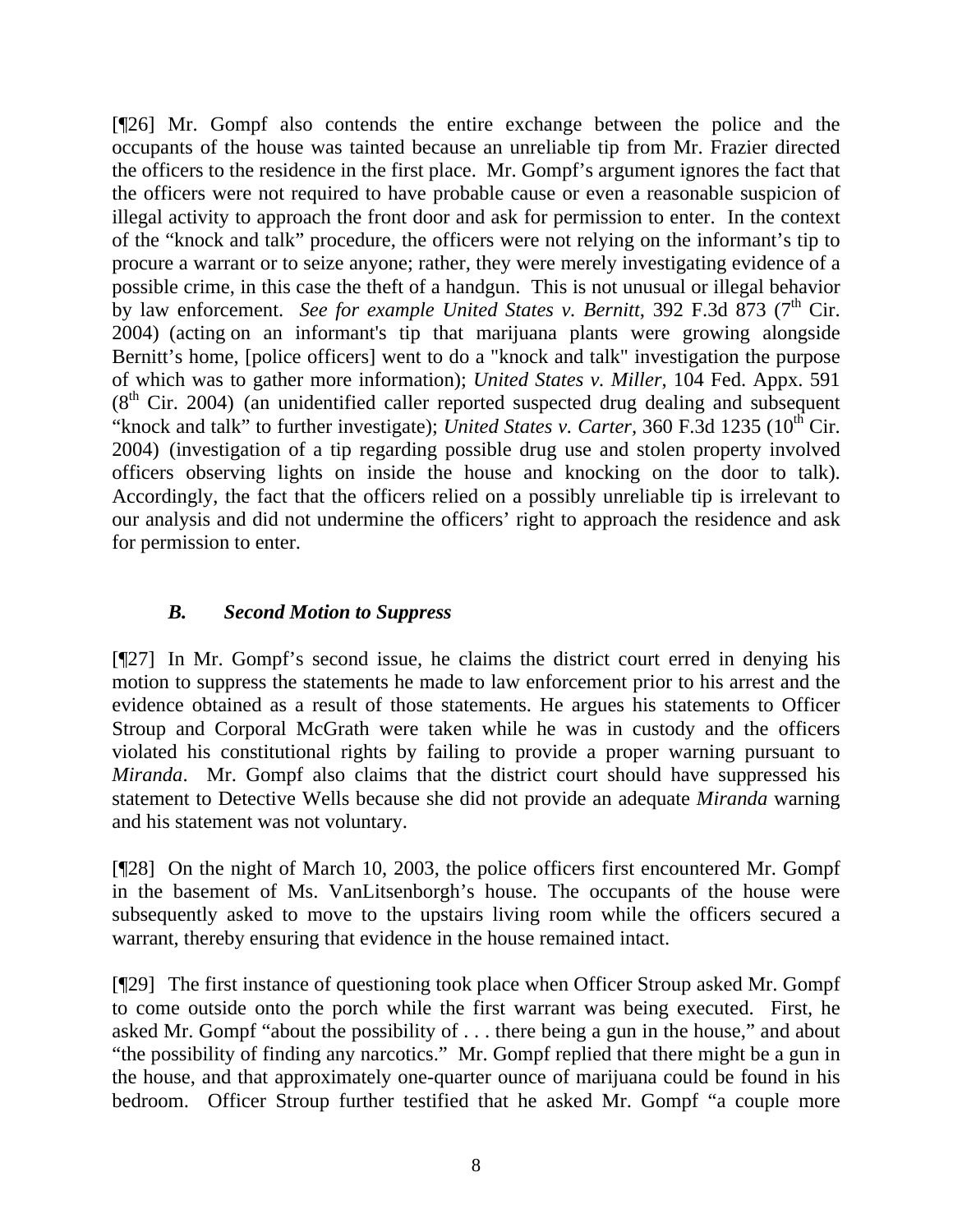questions" about the firearm. He did not advise Mr. Gompf of his rights, nor did he place him under arrest or in handcuffs. After their conversation, the two men returned to the living room.

[¶30] Later, Corporal McGrath questioned Mr. Gompf when he asked him to accompany him outside while he smoked a cigarette. Once outside, Corporal McGrath told Mr. Gompf what was found during the execution of the first search warrant: "a plant, approximately one pound of marijuana, some paraphernalia, pay-owe sheets, a scale." Mr. Gompf responded immediately that "it was all for personal use." Mr. Gompf also stated that he used the scale so he "didn't get ripped off" and that the pay-owe sheets were used to "keep track of friends" that owed him money. Corporal McGrath testified his conversation with Mr. Gompf lasted "less than five minutes" and he never brandished his weapon, touched Mr. Gompf, or threatened him. Furthermore, Mr. Gompf volunteered a great deal of information to Corporal McGrath without being questioned.

[¶31] A suspect is entitled to be warned pursuant to *Miranda* if he is "in custody" when interviewed by the police. *CSC v. State,* 2005 WY 106, ¶¶18-19 (Wyo. 2005).

> When the authorities make the proper advisements, statements made by a suspect while in custody are admissible into evidence. The corollary of this rule is that "[s]tatements made during custodial interrogation must be excluded upon a showing that the defendant was not advised of his *Miranda*  rights." Nevertheless, "this Court adheres to the principle that the rights recognized in *Miranda*, including the right to counsel, apply **only** in the context of custodial interrogation." In *Miranda*, the United States Supreme Court defined "custodial interrogation" as "questioning initiated by law enforcement officers after a person has been taken into custody or otherwise deprived of his freedom of action in any significant way."

> The determination of whether a suspect is "in custody" when questioned is made by considering the totality of the circumstances of the interrogation. In resolving the custodial status of a suspect we consider "whether a reasonable man in [the suspect's] position would have considered himself to be in police custody."

*Id.* (citations omitted).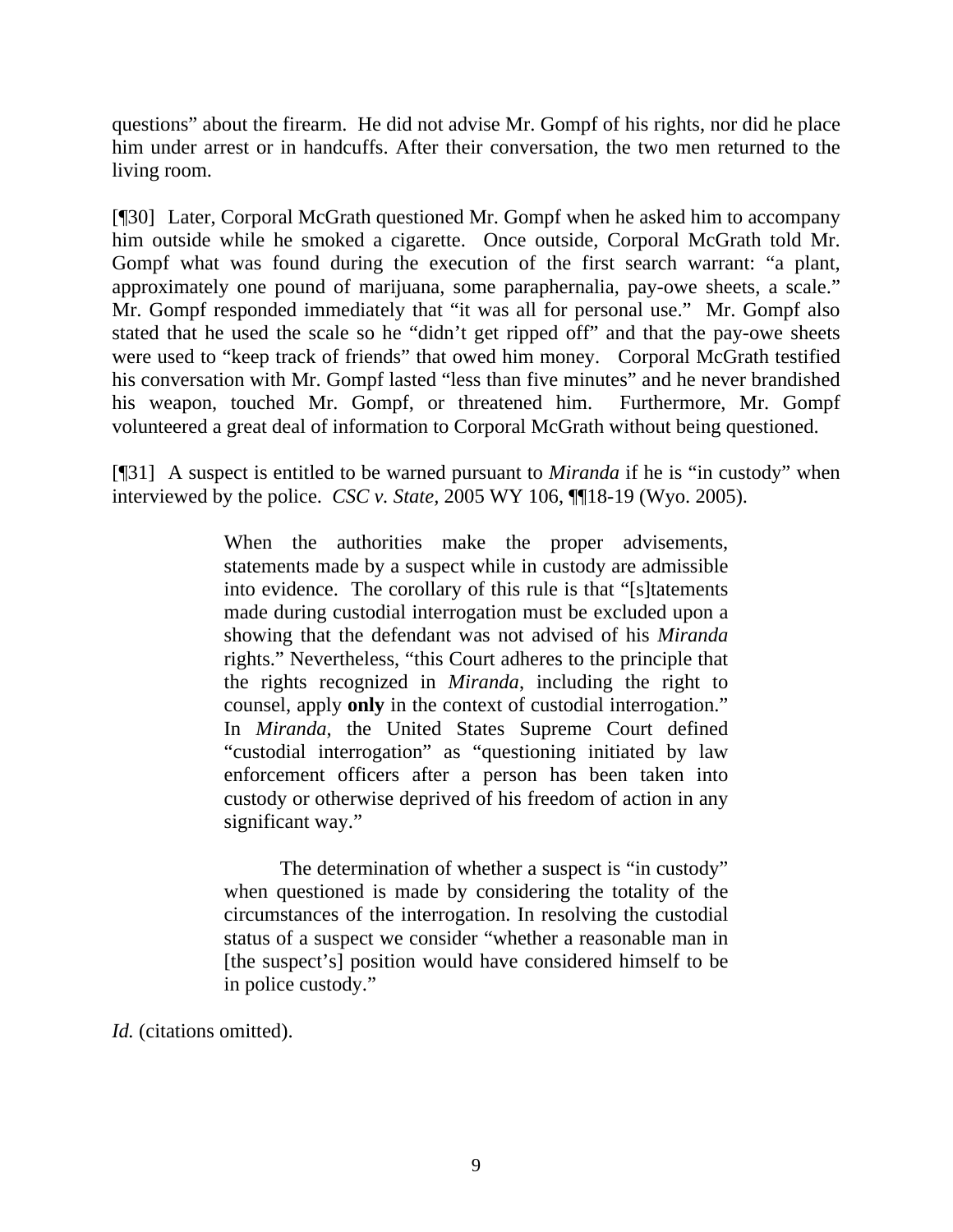[¶32] According to the United States Supreme Court, two inquiries are essential to the determination of whether or not a suspect is in custody. In *Thompson v. Keohane,* 516 U.S. 99, 116 S.Ct. 457, 133 L.Ed.2d 383 (1995), the Court outlined those inquiries:

> [F]irst, what were the circumstances surrounding the interrogation; and second, given those circumstances, would a reasonable person have felt he or she was not at liberty to terminate the interrogation and leave. Once the scene is set and the players' lines and actions are reconstructed, the court must apply an objective test to resolve the ultimate inquiry: "was there a 'formal arrest or restraint on freedom of movement' of the degree associated with a formal arrest."

*Id.* at 112.

[¶33] This Court has outlined the numerous factors which may be relevant in determining whether a suspect has been subjected to "custodial interrogation" within the meaning of *Miranda* in *Gunn,* ¶7*.* Among them are: (1) whether a suspect is questioned in familiar or neutral surroundings; (2) the number of police officers present; (3) the degree of physical restraint and whether it is comparable to those associated with a formal arrest; and (4) the duration and character of the interrogation. *See* Wayne R. LaFave, Jerold H. Israel and Nancy J. King, *Criminal Procedure* § 6.6(c) at 527 (2<sup>nd</sup> ed. 1999); *see also Wunder v. State,* 705 P.2d 333, 335 (Wyo. 1985). Other important factors to consider include the nature of the interrogator, the nature of the suspect, the time and place of the interrogation, the progress of the investigation at the time of the interrogation, whether the suspect is informed that his detention would not be temporary, and the elapsed amount of time between questioning and the arrest. *Id.,* at 335; J.F. Ghent, Annotation, *What Constitutes "Custodial Interrogation" Within Rule of Miranda v. Arizona Requiring that Suspect be Informed of His Federal Constitutional Rights Before Custodial Interrogation,* 31 A.L.R.3d 565 (1970). No one factor alone will necessarily establish custody for *Miranda* purposes, and not all factors are relevant to a given case. *Hannon,* ¶42.

[¶34] As in most cases where the determinative issue is whether or not a suspect was "in custody" when questioned, there are factors in this case weighing both in favor of the conclusion that the encounters were noncustodial and factors which also could suggest that the encounters were custodial. *CSC,* ¶¶18-19*.* The fact that law enforcement was present in the residence for approximately eight hours and the occupants' movements were somewhat limited supports the suggestion they were "in custody." On the other hand, the officers did not brandish their weapons, tell the occupants they could not leave, or advise them that they were under arrest. The occupants were not handcuffed or physically restrained in any way. Although the occupants of the house were not allowed to use the restroom unaccompanied because the officers were concerned about the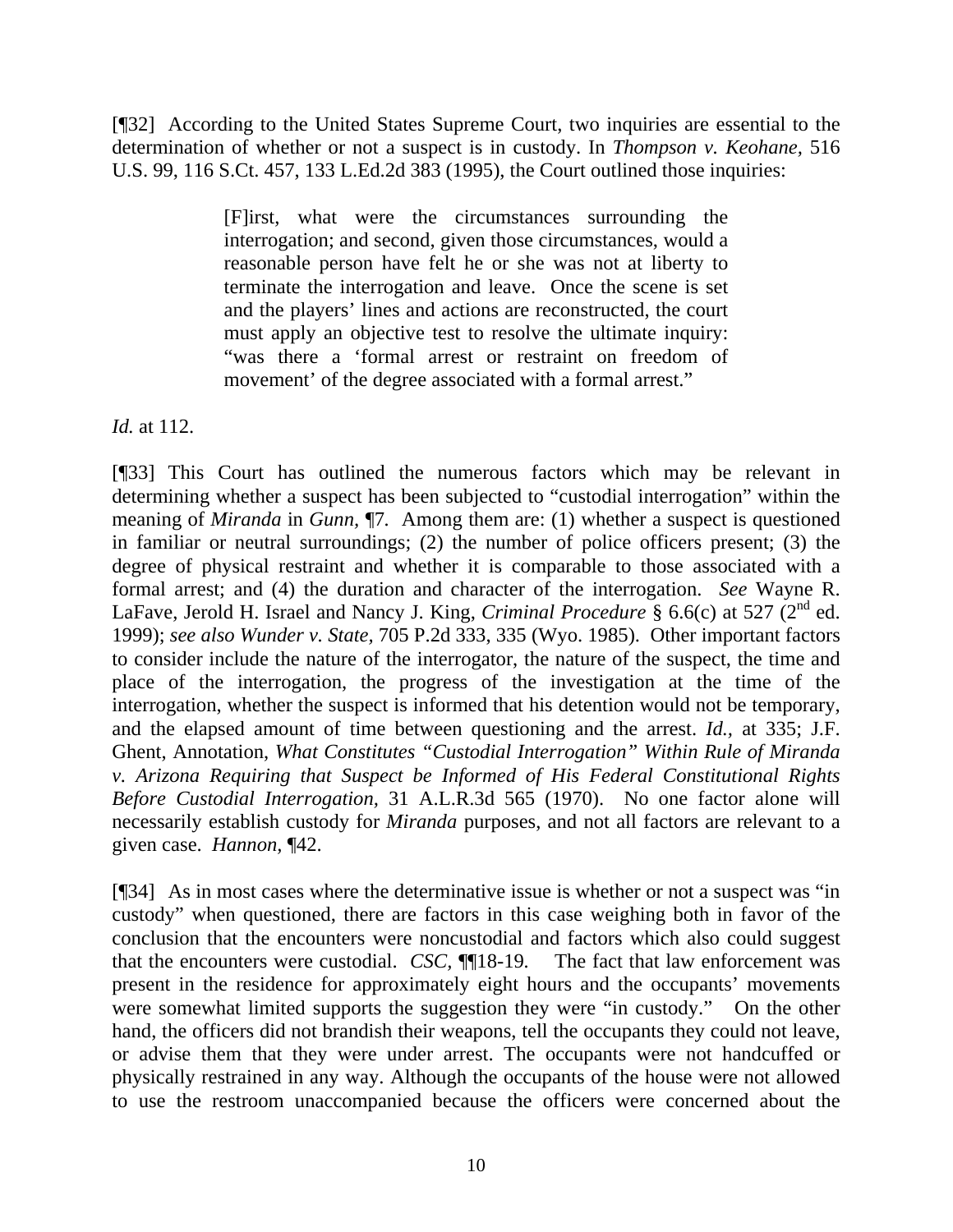possibility evidence could be destroyed, they were not prevented from using the restroom facilities.

[¶35] The record clearly shows that the occupants were comfortable during their encounter with law enforcement. In fact, Mr. Gompf slept for a great deal of the time the officers were at the house. Neither Officer Stroup nor Corporal McGrath forced or coerced Mr. Gompf to go outside to visit with him. He was not handcuffed or physically restrained in any manner. The interviews were brief, and Mr. Gompf freely volunteered information. The officers did not tell him he was under arrest, threaten him, or promise anything to him. Thus, looking at the totality of the circumstances, the district court's finding that Mr. Gompf was not in custody when talking to Officer Stroup and Corporal McGrath is supported by the evidence.

[¶36] Our conclusion is supported by this Court's rationale in a factually similar case entitled *Southworth v. State,* 913 P.2d 444 (Wyo. 1996). In that case*,* police officers questioned the defendant while executing a search warrant based on a tip of stolen computer equipment. *Id.* at 446. We stated:

> Appellant does not make any claim of coercion, threats, promises, or deception. He had not been physically seized, he was not handcuffed, and no weapons were drawn when he made his remarks. The officers did not give any outward signs that they were restricting Appellant's ability to leave or any indication that Appellant was under arrest. In fact, Appellant was very friendly, polite, and talkative during the entire time that the officers were conducting their search. Additionally, Appellant was in his own home when he offered these statements. The other residents of the mobile home, whom Appellant had lived with on and off for about three and one-half years and whom he thought of as being family, were also present when this questioning took place. *See, e.g., Beckwith v. United States,* 425 U.S. 341, 347, 96 S. Ct. 1612, 48 L. Ed. 2d 1 (1976) (holding that interrogation in the suspect's home was noncustodial); see also 1 WAYNE R. LAFAVE & JEROLD H. ISRAEL, CRIMINAL PROCEDURE § 6.6(e) (1984) (the view that at-home questioning is noncustodial is strengthened when the suspect's friends or family members are present at the time). Furthermore, even though Appellant had been asked to stay in the living room until the mobile home was secured, he took his dog outside. Upon reentering the mobile home, he followed the officers around as they conducted their search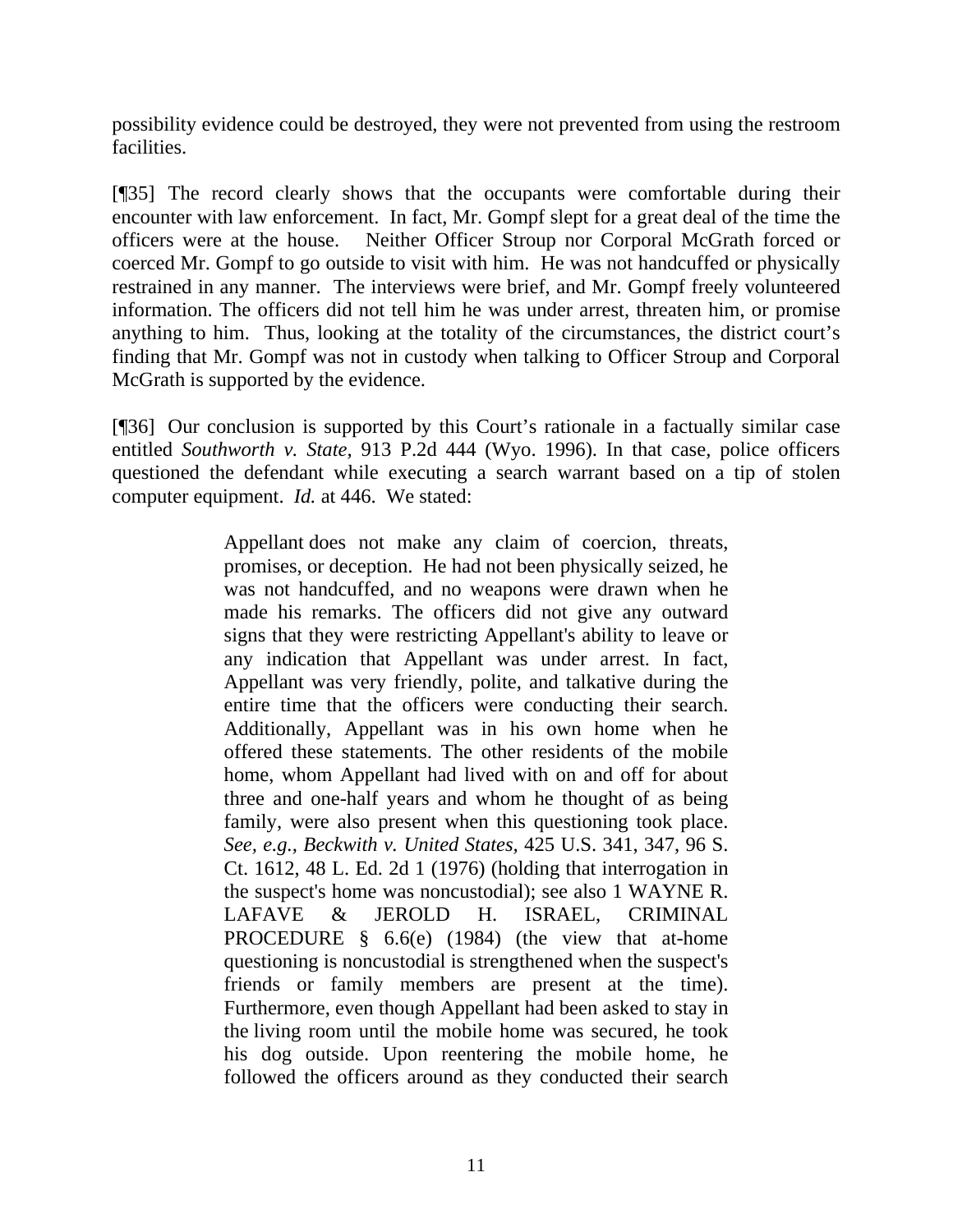rather than staying in the living room area as he was asked to do.

*Id.*

[¶37] In a very brief argument, Mr. Gompf contends the trial court erred in refusing to suppress his statement to Detective Wells because she did not properly advise him of his *Miranda* rights. He also claims that, even if he was properly advised of his rights, the district court erred by refusing to suppress his statements because they were involuntary.

[¶38] Detective Wells awakened Mr. Gompf, who was asleep in a recliner, to question him. Detective Wells described her conversation with Mr. Gompf as follows:

> DW: I asked him to come in the bedroom. He gets up. We go in the bedroom. We sit on the bed. I tell him I think he's in a lot of trouble, and he kind of shrugs and says, yeah.

> We sit on the bed. I tell him that he's going to go to jail, and then I Mirandize him. He doesn't - - he tells me that he understands his rights, but when I ask him with those in mind will he speak with me, he just kind of shrugs. So then I ask him – I tell him, I said, I'll ask questions. If you don't want to answer them, you don't have to. And that's how we got into our conversation.

> Q: Okay. Describe for the Court the questions you ask and his answer.

> DW: First thing I asked him about was did he live in this residence, and he told me that he did. He lived there approximately a year. That one of the bedrooms in the basement was his, and, in fact, the bedroom where we found the one package of marijuana.

> I asked him if that marijuana belonged to him, and he said that it did. I asked him about the 4 and a half, 5-foot plant, and he said that was his as well. At this point he's not making any comment about the other four or five bags of marijuana that we found in a kind of a little room off of his room. So I asked him whose marijuana that is, and he says, it's mine.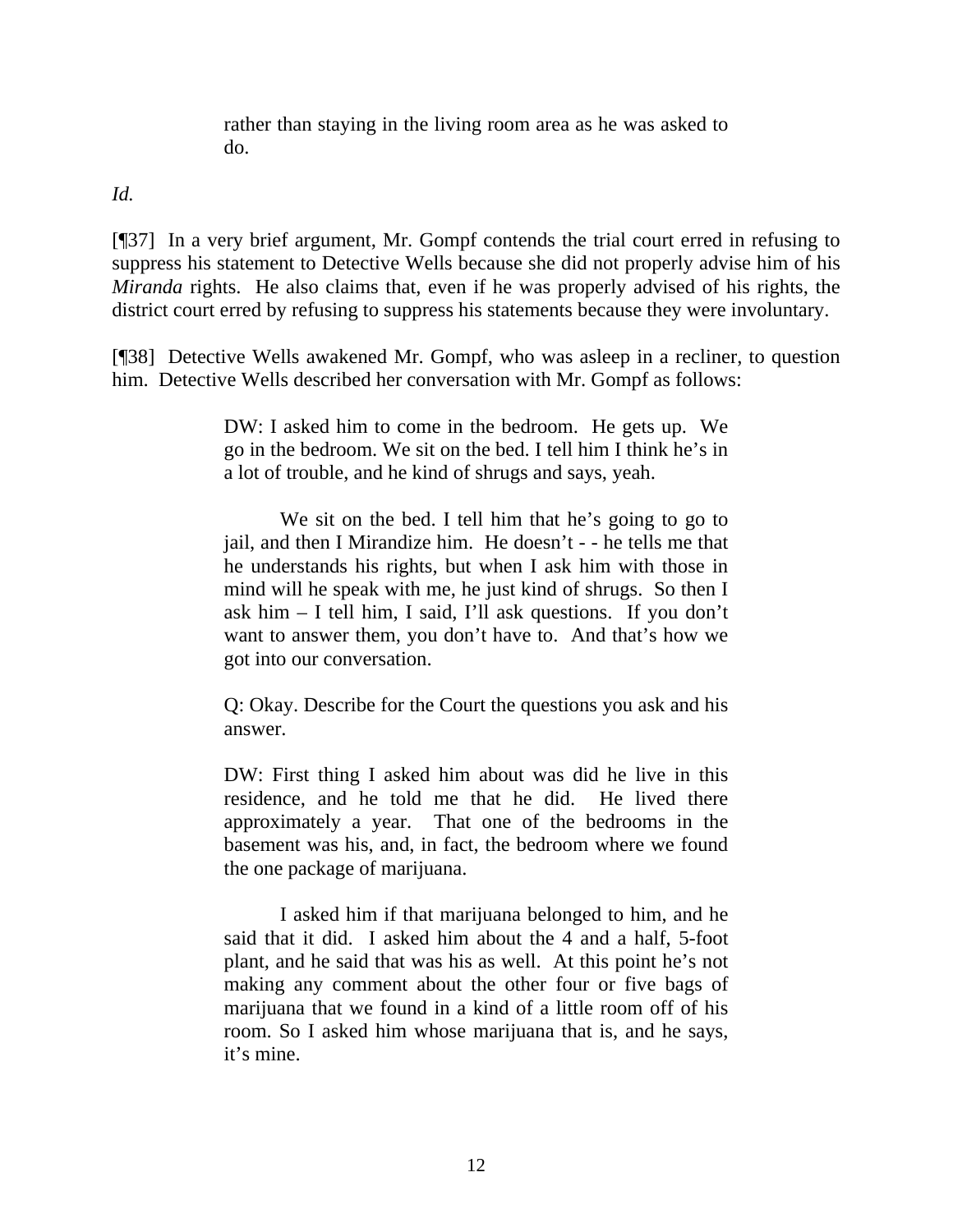I think we have some discussion about – Corporal McGrath had mentioned pay-owe sheets to me. I think I asked if he sells his marijuana. He tells me he does not sell marijuana. He gives it to his friends. I asked him what the numbers and the names are on the pay-owe sheets. He says those are his friends that he gives marijuana to.

I had asked him if he'll give their names, and he says he won't. I asked him if he'll give me the name of who he purchased the marijuana from, and he said he would not. He said he'd comply with me with anything I wanted except people's names who either get marijuana from him or that he gets marijuana from.

At that point we pretty well were through and I had officers take him to the detention center.

Q. Okay. Did you have any further discussions with Mr. Gompf after he was arrested?

DW: No, I did not.

[¶39] Detective Wells testified that she recited the *Miranda* warning to Mr. Gompf from memory because she did not have a *Miranda* card on her person. She told him "he had the right to remain silent; that anything he said would and could be used against [him] in a court of law," that "he had [the] right to an attorney and if he could not afford one, one would be appointed for him," and that "once we started talking that he could stop my questioning and not answer any questions if he wanted to." Detective Wells testified that Mr. Gompf indicated that he understood his rights. In contrast, Mr. Gompf testified at the suppression hearing that the detective did not advise him of his *Miranda* rights.

[¶40] In *Espinoza v. State,* 969 P.2d 542, 544 (Wyo. 1998), we concisely described the requirements for a proper *Miranda* warning:

> *Miranda* requires police to inform an accused during a custodial interrogation that 1) he has the right to remain silent, 2) that anything said may be used against him in court, 3) that he has the right to have an attorney present at questioning, and 4) that, if he cannot afford to retain an attorney, on will be appointed for him.

After weighing the evidence and testimony presented at trial, the district court found Detective Wells to be credible and accepted her testimony that she properly advised Mr.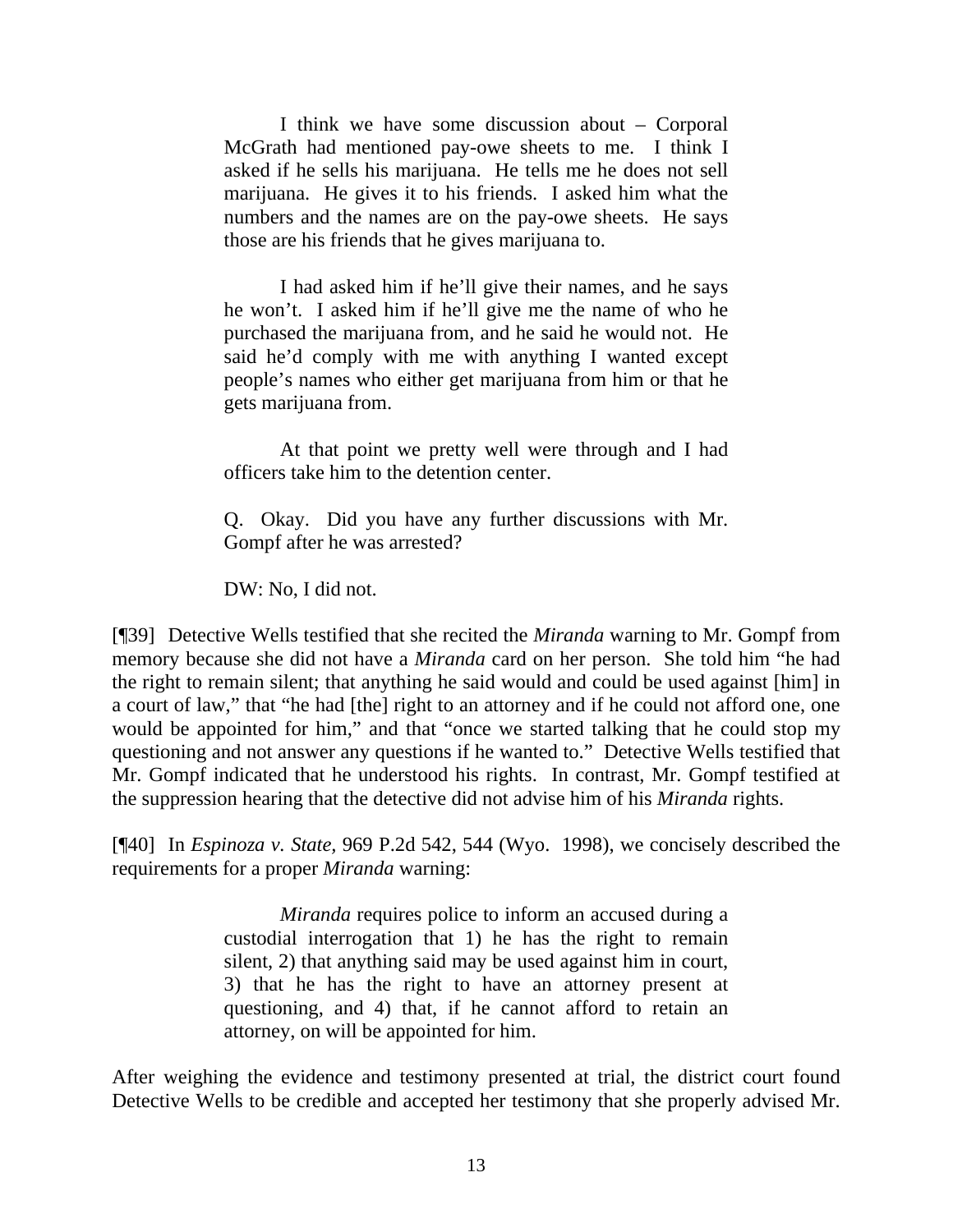Gompf of his *Miranda* rights. We find nothing in the record which causes us pause in accepting the district court's determination. This Court consistently defers to the district court in situations such as this, where the trial court assessed the credibility of the witnesses and weighed the evidence. *Lindsay v. State,* 2005 WY 34, ¶20, 108 P.3d 852, 857-58 (Wyo. 2005). On this record, it is clear that Detective Wells properly advised Mr. Gompf of his rights under *Miranda.* 

[¶41] Mr. Gompf also argues that his statements to Detective Wells were involuntary and should have been suppressed. We have stated that even confessions obtained after *Miranda* warnings are subject to scrutiny for voluntariness. *Eckenrod v. State,* 2003 WY 51, ¶26, 67 P.3d 635, 643 (Wyo. 2003). For statements to be voluntary, they must "result from 'free and deliberate choice rather than intimidation, coercion, or deception.'" *Id.* See also, *Mitchell v. State,* 982 P.2d 717, 721 (Wyo. 1999). If a statement resulted from coercion, then it is inadmissible at trial for any purpose because its validity is suspect. *Id.*

[¶42] The ultimate issue of whether a statement was voluntary is a question of law, and our standard of review is, therefore, *de novo. Mitchell,* 982 P.3d at 721.Nevertheless, we defer to the trial court's findings of fact on the voluntariness issue and do not disturb those findings unless they are clearly erroneous. We consider the totality of the circumstances to determine if the defendant's statements were voluntary. *Id.* 

[¶43] On appeal, Mr. Gompf suggests that his statements to Detective Wells were involuntary because he was under the influence of alcohol and marijuana at the time and was questioned during the early morning hours. He also claims that he was "herded upstairs and kept there for hours with the rest of the house's occupants, and was only 'allowed' to relieve himself when taken outdoors by one of the police."

[¶44] The record contradicts Mr. Gompf's contention that his statement was the product of coercion. We recently addressed a claim that the defendant's intoxication rendered his statement involuntary in *Gordon*, ¶15. In that case, we stated:

> [F]or intoxication to render a confession involuntary, the impairment must be so great so as to deprive an individual of a capacity to understand the meaning of his statements. . . . [T]he fact that he understood what he was doing, carried on a conversation and responded to questions will render the statements admissible.

*Id.*

[¶45] Mr. Gompf does not direct us to any evidence in the record to suggest that he was so impaired by drug or alcohol use his statements were involuntary. Furthermore, Detective Wells' testimony indicates that Mr. Gompf was lucid during the interview and